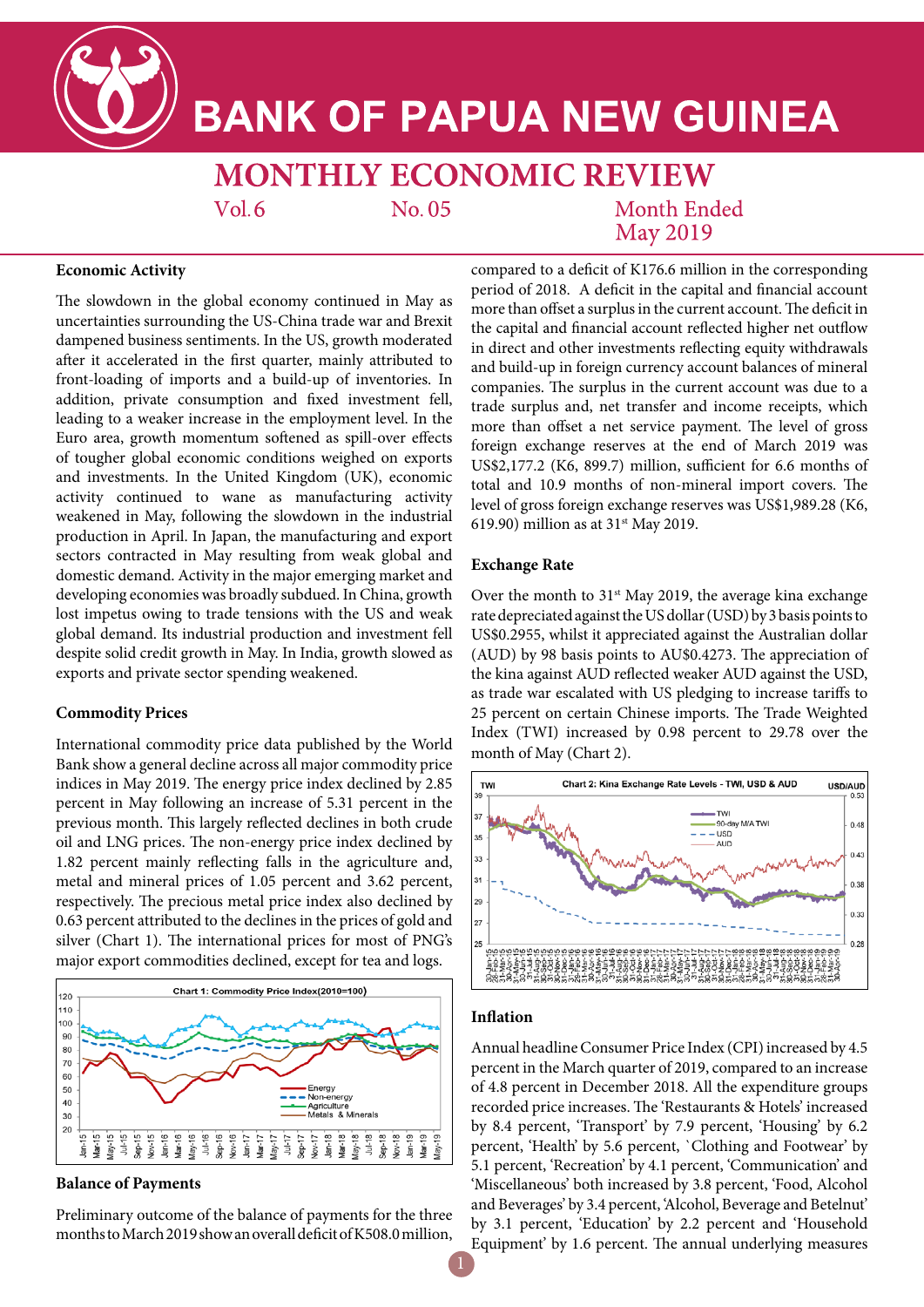of inflation also recorded increases with the trimmed mean inflation increasing by 3.2 percent and exclusion-based by 4.2 percent in March 2019 (Chart 3).



Annual headline Retail Price Index (RPI) decreased by 4.3 percent over the twelve months to April 2019, compared to a decline of 4.4 percent in March 2019. There were price declines in the 'Alcoholic Beverages, Tobacco and Betelnut' expenditure group with 11.8 percent, 'Transport' with 8.0 percent, 'Communications' with 2.6 percent and 'Health' expenditure group with 17.7 percent. These declines more than offset price increases in the 'Food and Non-Alcoholic Beverages', 'Household equipment' and 'Miscellaneous' expenditure groups of 2.9 percent, 2.6 percent and 0.5 percent, respectively. Annual 'RPI ex-seasonal' decreased by 3.5 percent in April 2019, compared to a decrease of 4.0 percent in March 2019 (Chart 4)<sup>1</sup>. Monthly headline RPI for April 2019 increased by 0.6 percent, compared to a decrease of 2.0 percent in the previous month.



# **Fiscal Operations**

Preliminary estimates of the fiscal operations for the National Government over the three months to March 2019 show a deficit of K1,212.6 million, compared to the deficit of K282.4 million in the corresponding period of 2018. The deficit represents 1.4 percent of nominal GDP and was financed from both domestic and external sources of K1,166.9 million and K45.7 million, respectively. Total revenue, including foreign grants over the three months to

March was K2,128.4 million, 11.5 percent higher than in the corresponding period in 2018 and represents 14.9 percent of the 2019 budgeted amount. Total expenditure was K3,341.0 million in the March quarter, 24.3 percent higher than in the corresponding period in 2018 and represents 20.7 percent of the 2019 budgeted amount.

# **Domestic Interest Rates & Monetary Aggregates**

Over the month to week-ending 24<sup>th</sup> May 2019, the Central Bank Bill (CBB) rate for the 28-day term was unchanged at 1.39 percent, while the rate for the 63-day term decreased to 2.32 percent from 2.33 percent. There were no auctions for the other terms during the same period. At the Treasury bill auction, the interest rate for the 273-day term remained at 6.06 percent, whilst the rates for the 182-day and 364-day terms increased to 4.72 percent and 6.67 percent, respectively, from 4.71 percent and 6.66 percent. During the same period, the weighted average interest rates on wholesale deposits above K500,000 show mixed trends. The rates for the 30-day, 60-day 180-day and 364-day terms decreased to 0.55 percent, 0.38 percent, 0.91 percent and 2.42 percent, respectively, from 2.77 percent, 0.50 percent, 1.82 percent and 2.52 percent. The interest rates for the 90-day and 273-day terms increased to 3.43 percent and 2.41 percent, respectively, from 1.60 percent and 0.40 percent (Chart 5).



Broad money supply declined by 5.3 percent over the year to April 2019, compared to a decline of 1.9 percent in the corresponding period of 2018. This was influenced by the declines in net claims on Central Government and credit to public non-financial corporations. Monetary base decreased by 2.6 percent over the year to April 2019, compared to a decrease of 10.2 percent in the corresponding period of 2018. This was driven by a decline in the liabilities to other depository corporations at the Central Bank.

Commercial bank lending to public non-financial corporations, other financial corporations and other resident sectors increased by K121.1 million to K13,478.0 million between December 2018 and 24<sup>th</sup> May 2019. This mainly reflected advances to the service and other business sectors, as well as increase in personal loans. Over the year, the weekly average lending by banks increased by 3.6 percent to K13,429.4 million. The commercial bank deposits decreased by K519.6 million to K19,838.2 million between December 2018 and 24th May 2019, reflecting withdrawals by the petroleum, agriculture, and the mining sectors. Over the year to 24<sup>th</sup> May 2019, the weekly average deposits decreased by 2.7 percent to K20,219.6 million.

# **Monetary Policy**

The Bank maintained its policy signalling rate, the Kina Facility Rate (KFR) at 6.25 percent for the month of May 2019.

*<sup>1</sup> Chart 4 is constructed based on a revised Retail Price Index (RPI) series. Hence, it is different from the RPI Charts reported in the preceding Monthly Economic Review Reports.*